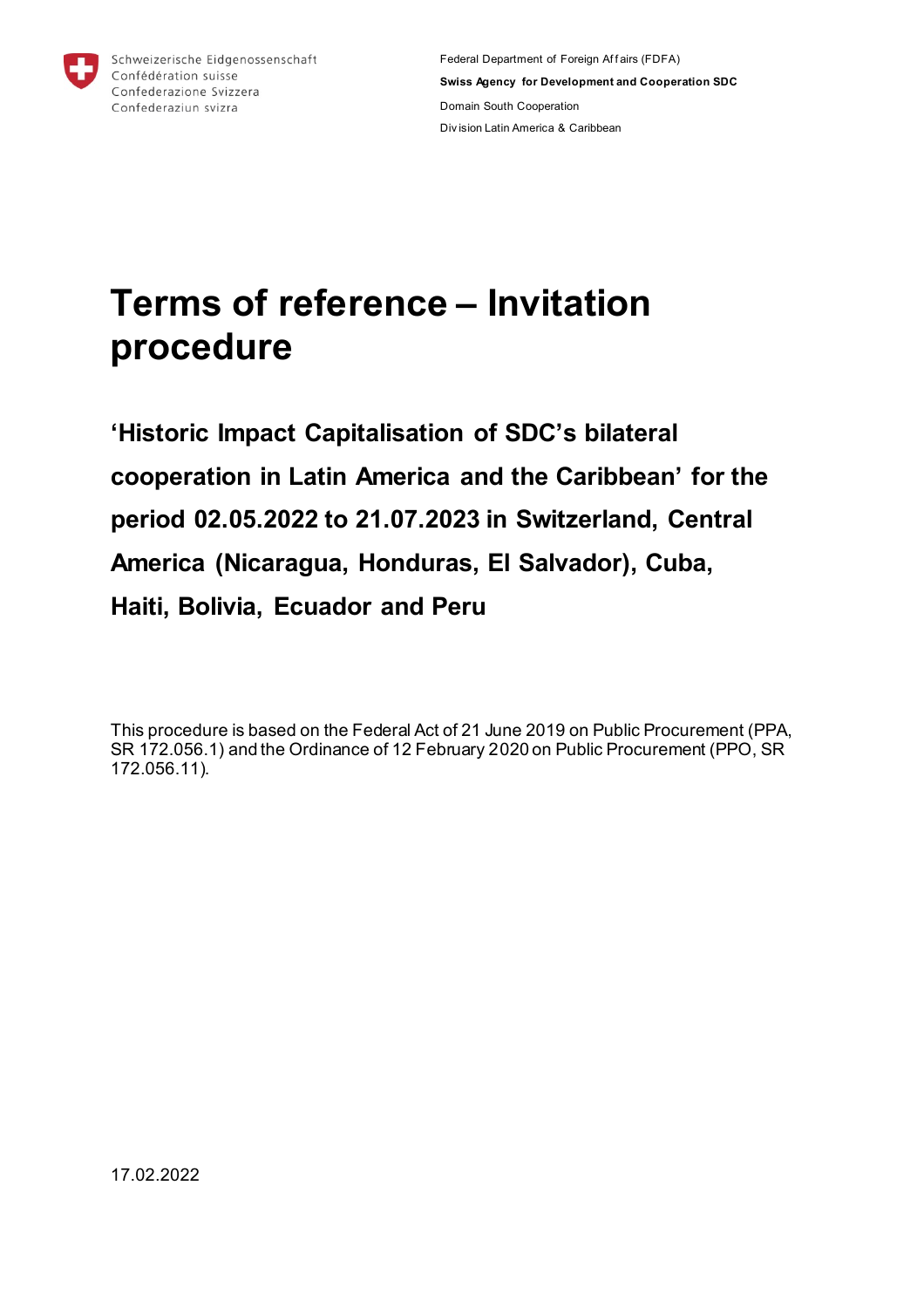# **Contents**

| 1 |      |                                                                      |  |  |
|---|------|----------------------------------------------------------------------|--|--|
| 2 |      |                                                                      |  |  |
| 3 |      |                                                                      |  |  |
|   | 3.1  |                                                                      |  |  |
|   | 3.2  |                                                                      |  |  |
|   | 3.3  |                                                                      |  |  |
|   | 3.4  | Content of the mandate (separate annex "Approach Paper") 4           |  |  |
|   | 3.5  |                                                                      |  |  |
|   | 3.6  |                                                                      |  |  |
| 4 |      |                                                                      |  |  |
| 5 |      |                                                                      |  |  |
| 6 |      |                                                                      |  |  |
| 7 |      |                                                                      |  |  |
|   | 7.1  |                                                                      |  |  |
|   | 7.2  |                                                                      |  |  |
|   | 7.3  |                                                                      |  |  |
|   | 7.4  |                                                                      |  |  |
|   | 7.5  |                                                                      |  |  |
|   | 7.6  | In accordance with GATT / WTO agreement or treaty (as applicable) 8  |  |  |
|   | 7.7  |                                                                      |  |  |
|   | 7.8  |                                                                      |  |  |
|   | 7.9  |                                                                      |  |  |
|   | 7.10 | Multiple tenders by single tenderers, consortia and subcontractors 8 |  |  |
|   | 7.11 |                                                                      |  |  |
|   | 7.12 |                                                                      |  |  |
|   | 7.13 |                                                                      |  |  |
|   | 7.14 |                                                                      |  |  |
|   | 7.15 |                                                                      |  |  |
| 8 |      |                                                                      |  |  |
|   | 8.1  |                                                                      |  |  |
|   | 8.2  |                                                                      |  |  |
|   | 8.3  |                                                                      |  |  |
| 9 |      |                                                                      |  |  |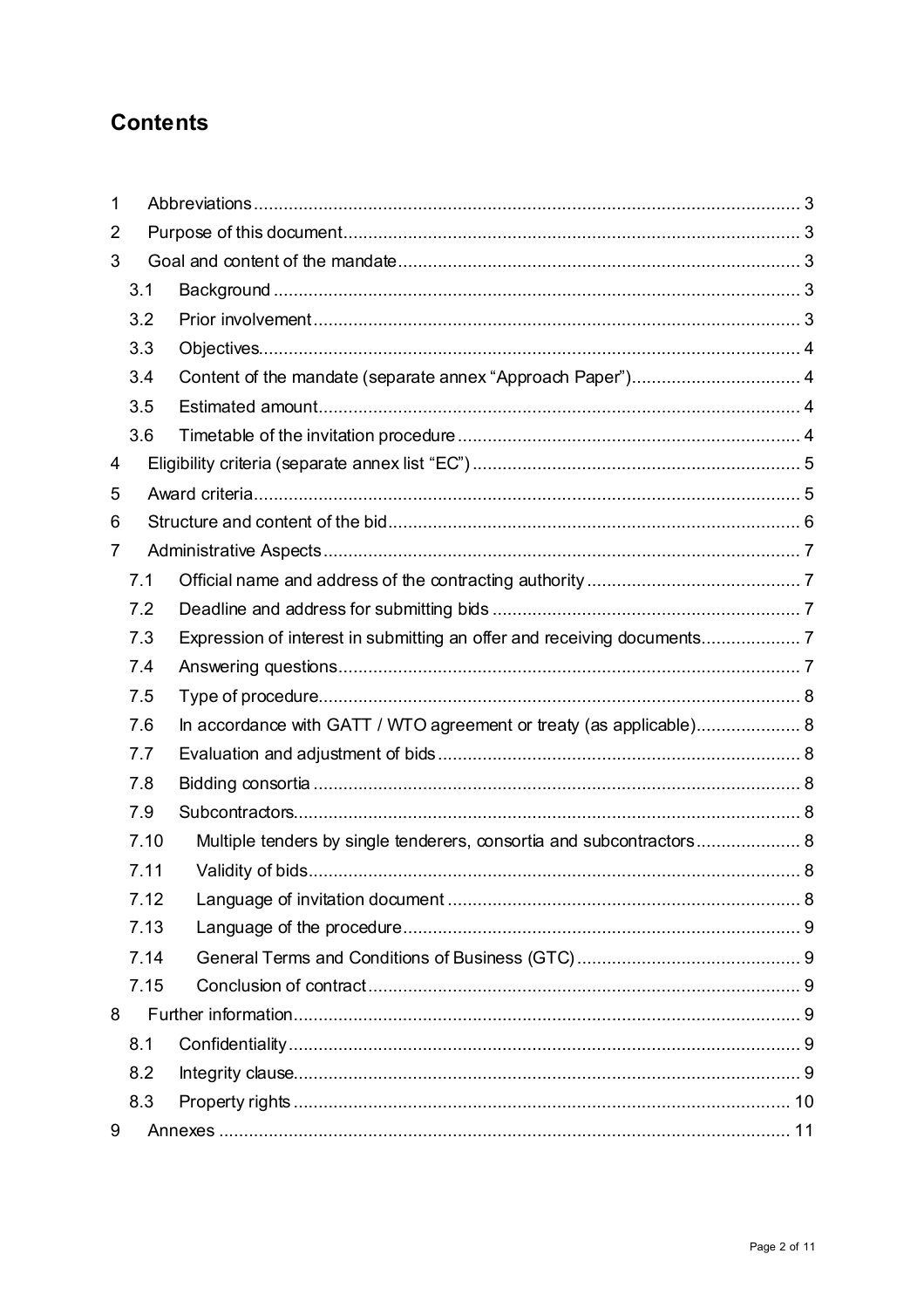# <span id="page-2-0"></span>**1 Abbreviations**

| AC          | Award criteria                                  |
|-------------|-------------------------------------------------|
| EC          | Eligibility criteria                            |
| <b>DLAC</b> | Division Latin America and Caribbean            |
| <b>FDFA</b> | <b>Federal Department of Foreign Affairs</b>    |
| <b>GTC</b>  | <b>General Terms and Conditions of Business</b> |
| IC          | <b>International Cooperation</b>                |
| <b>LAC</b>  | Latin America and the Caribbean                 |
| <b>PPA</b>  | <b>Federal Act on Public Procurement</b>        |
| <b>PPO</b>  | Federal Ordinance on Public Procurement         |
| <b>SDC</b>  | Swiss Agency for Development and Cooperation    |
| <b>VAT</b>  | Value added tax                                 |

# <span id="page-2-1"></span>**2 Purpose of this document**

These specifications describe the objectives that are to be pursued and achieved with this object of procurement. It regulates the procedure and form of the submission of tenders and, together with the General Terms and Conditions of the FDFA, the Federal Act of 21 June 2019 on Public Procurement [\(PPA, SR 172.056.1](https://www.fedlex.admin.ch/eli/cc/2020/126/en)) and the Ordinance of 12 February 2020 on Public Procurement (PPO, SR [172.056.11](https://www.fedlex.admin.ch/eli/cc/2020/127/en)) serves as the basis for the present procedure.

In the case of an invitation procedure, at least three bids shall be collected, if possible, and the Terms of Reference must also be placed on the [FDFA mandates platform.](https://www.eda.admin.ch/deza/en/home/partnerships-mandates/mandates-contributions/mandates/planned-mandates.html) The contract is awarded to the most advantageous tender.

# <span id="page-2-2"></span>**3 Goal and content of the mandate**

## <span id="page-2-3"></span>**3.1 Background**

Switzerland's Strategy for International Cooperation (IC) 2021-24 foresees a gradual phasingout of the FDFA's bilateral cooperation from Latin America and the Caribbean (LAC) until 2024. The IC Strategy specifies that *"…in the conclusion of the programmes, care will be taken to ensure the sustainability of the results achieved..."* (p. 2636, German version). Against this background, SDC's Division Latin America and Caribbean (DLAC) has initiated an institutional knowledge management effort to accompany the phasing-out from LAC, in consultation with SDC's Knowledge-Learning-Innovation Division and SDC's Evaluation and Corporate Controlling Division. As part of this initiative, this **Historic Impact Capitalisation** exercise is being launched to capture the achievements and lessons learned from SDC's bilateral engagement in LAC. The mandate shall last from February 2022 to July 2023.

## <span id="page-2-4"></span>**3.2 Prior involvement**

No potential tenderers were involved in preparing the invitation procedure or drafting the Terms of Reference. All tenderers that meet the criteria set are invited to submit a bid.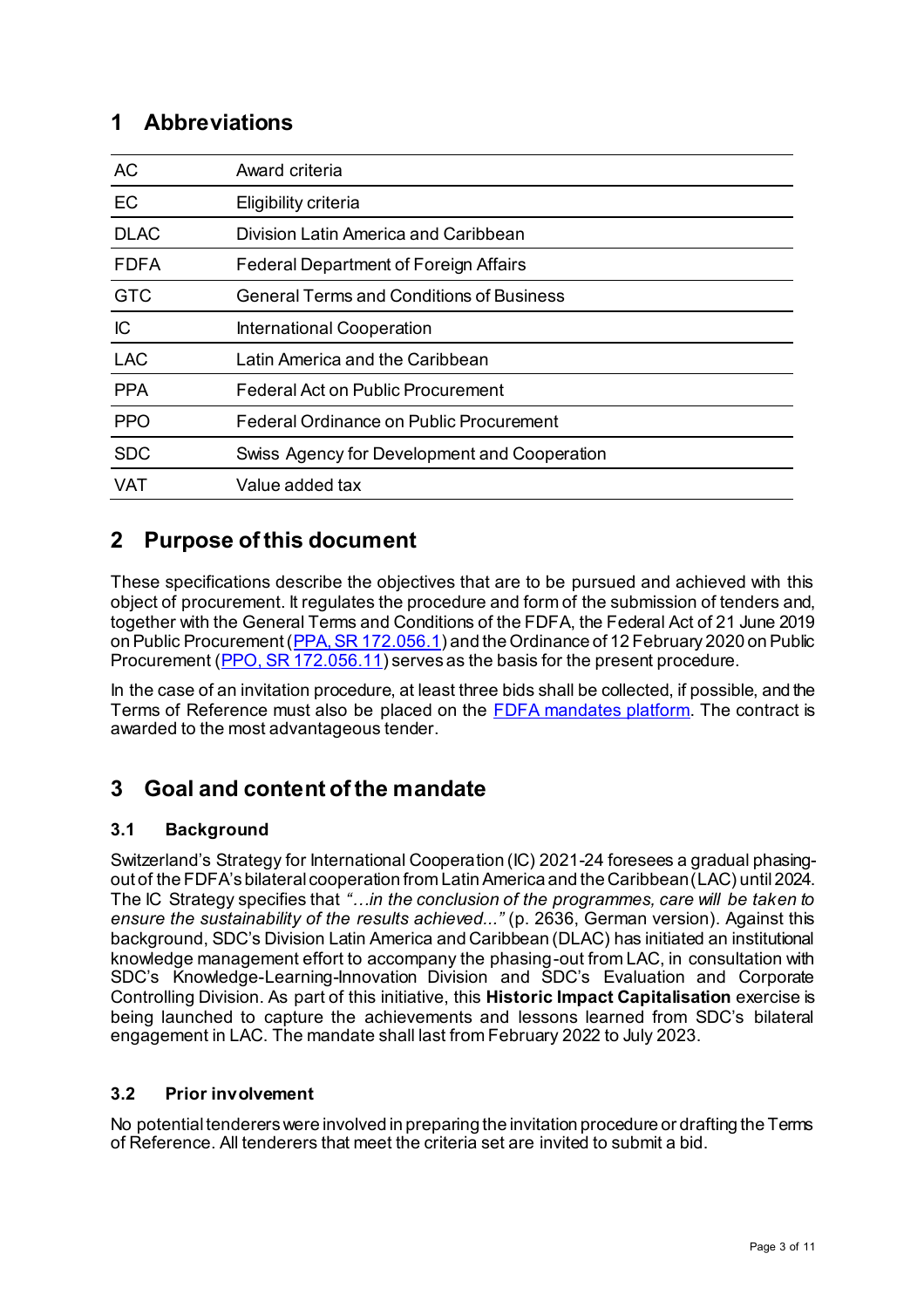## <span id="page-3-0"></span>**3.3 Objectives**

The *Historic Impact Capitalisation* is based on three distinctive objectives that intend to capture the dimensions of evaluation, documentation and capitalisation, as well as to serve a communication purpose. The main focus will lie on the capitalisation aspect and objective 2.

- (1) *To capture the impact on poverty reduction and effectiveness and sustainability of other results achieved through SDC's historic bilateral cooperation engagement in LAC*
- **Documentation** & Evaluation
- (2) *To identify lessons learned that are relevant to partner governments and national or international partners in LAC, as well as to SDC in other contexts currently and in future*
- **Capitalisation Communication**

Evaluation &

(3) *To provide content material to communicate on and to appreciate SDC's historic results in LAC, aimed at the public and political leaders in Switzerland and in LAC*

## <span id="page-3-1"></span>**3.4 Content of the mandate (separate annex "Approach Paper")**

The content of the mandate to be followed is described in a separate Approach Paper entitled "*Historic Impact Capitalisation of SDC's bilateral cooperation in Central America (Nicaragua, Honduras, El Salvador), Cuba, Haiti, Bolivia, Ecuador and Peru"*. It describes the mandate, the methodology, approach and timeline, as well as the required qualification, experience and expertise of the tenderer and its experts. Tenderers are requested to follow the Approach Paper meticulously in the preparation of the content of the bid.

#### <span id="page-3-2"></span>**3.5 Estimated amount**

A total number of 200-400 working days approximately (considering a maximum threshold value of an invitation procedure of CHF 230'000) be allocated to the evaluation team (international and local experts). These working days should also include the activities of the field visits to Latin America and the visits to Berne (Covid 19 pandemic might affect travelling).

- 5 field visits to the five current SDC priority countries in LAC
- 5 visits to Berne of the entire evaluation team (except local consultants) for the Kick-Off of the assignment, the discussion of the inception report, meta-evaluation report, summary evaluation and capitalisation report, and a presentation to SDC staff and other interested partners inside and outside of the federal administration
- 1 additional visit to Berne of the team leader for the presentation to and discussion with the SDC Directorate
- All travel expenses including transportation, per diem, hotels, transfers, etc.

All the price details must be indicated in Swiss Francs (CHF) excl. VAT. The price excl. VAT includes in particular insurance, allowances, social costs, transport, customs etc.

The tenderers will not be reimbursed for any costs arising from the preparation or submission of bid.

| Date / Deadline | <b>Activity</b>                                                                                             |
|-----------------|-------------------------------------------------------------------------------------------------------------|
| 17.02.2022      | Invitation of at least 3 tenderers and publication of the mandate on<br>the FDFA mandates platform          |
| 24.02.2022      | Expression of interest in submitting a tender by email:<br>sekretariat.abteilung.lateinamerika@eda.admin.ch |

#### <span id="page-3-3"></span>**3.6 Timetable of the invitation procedure**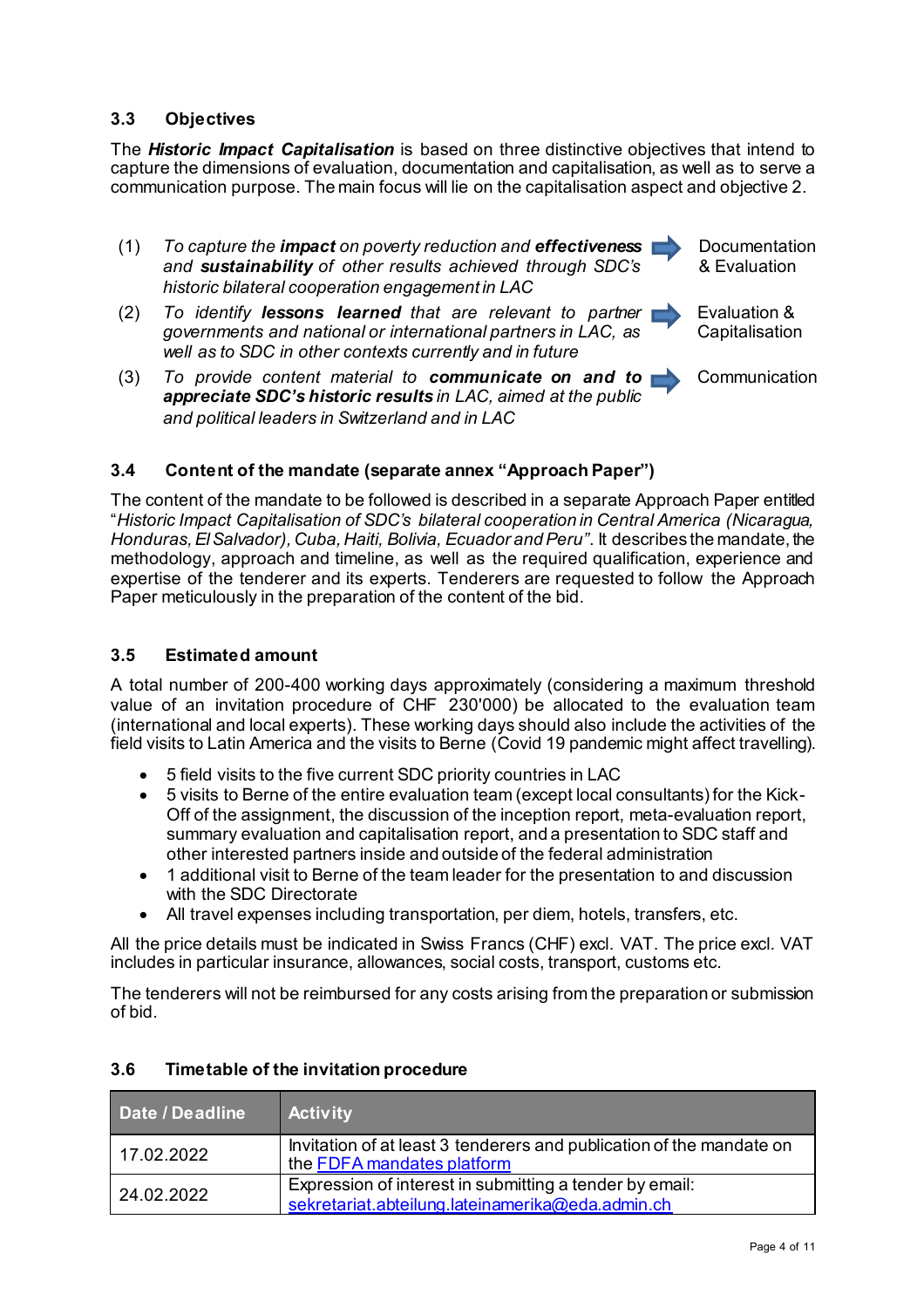| 28.02.2022         | Deadline for submitting questions by email:<br>sekretariat.abteilung.lateinamerika@eda.admin.ch                                                   |
|--------------------|---------------------------------------------------------------------------------------------------------------------------------------------------|
| 07.03.2022         | Sharing of the questions and answers with all the interested<br>tenderers                                                                         |
| 28.03.2022         | Deadline for submission of tenders                                                                                                                |
| April 2022         | Evaluation of submitted bids                                                                                                                      |
| Approx. 14.04.2022 | Information of the tenderers by means of individual dispositions:<br>Awarding of the contract and notification of the not considered<br>tenderers |
| 29.04.2022         | Signing of contract                                                                                                                               |
| 02.05.2022         | Contract start date                                                                                                                               |

# <span id="page-4-0"></span>**4 Eligibility criteria (separate annex list "EC")**

The tenderer must duly fulfil without limitation or modification the eligibility criteria listed in annex EC. The tenderer must also provide, where indicated, the necessary evidence with the submission of the bid. **Confirmation of the fulfilment of the eligibility criteria must be given in 'Annex EC: Confirmation of Eligibility Criteria and documents to be submitted'.**

Only those tenderers that fulfil all formal requirements and eligibility criteria will be evaluated on the basis of the award criteria. The other tenderers will be excluded from the further procedure.

# <span id="page-4-1"></span>**5 Award criteria**

The following table shows the award criteria (AC) and the corresponding weightings, on the basis of which the bids will be evaluated.

| AC              | <b>Award Criteria</b>                                                                                                                                                                                                                                                                                                                                                                                                                                                                                                                                                                          | Weighting |
|-----------------|------------------------------------------------------------------------------------------------------------------------------------------------------------------------------------------------------------------------------------------------------------------------------------------------------------------------------------------------------------------------------------------------------------------------------------------------------------------------------------------------------------------------------------------------------------------------------------------------|-----------|
| <b>AC 1</b>     | Understanding of the mandate                                                                                                                                                                                                                                                                                                                                                                                                                                                                                                                                                                   | 20%       |
| AC <sub>2</sub> | Proposed methodology, approach and timeline                                                                                                                                                                                                                                                                                                                                                                                                                                                                                                                                                    | 25%       |
| AC <sub>3</sub> | Qualification, experience and expertise of the organisation                                                                                                                                                                                                                                                                                                                                                                                                                                                                                                                                    | 10%       |
| AC <sub>4</sub> | Qualifications of experts (CVs)                                                                                                                                                                                                                                                                                                                                                                                                                                                                                                                                                                | 25%       |
| AC <sub>5</sub> | Financial offer - overall price                                                                                                                                                                                                                                                                                                                                                                                                                                                                                                                                                                | 20%       |
|                 | The overall price is to be submitted in CHF only together with<br>the budget form as per Annex 4 of this document and to include<br>the following (see point 3.5. of the ToR):                                                                                                                                                                                                                                                                                                                                                                                                                 |           |
|                 | 5 field visits to the five current SDC priority countries in<br>$\bullet$<br>LAC.<br>5 visits to Berne of the entire evaluation team (except<br>$\bullet$<br>local consultants) for the Kick-Off of the assignment, the<br>discussion of the inception report, meta-evaluation<br>report, summary evaluation and capitalisation report,<br>and a presentation to SDC staff and other interested<br>partners inside and outside of the federal administration<br>1 additional visit to Berne of the team leader for the<br>$\bullet$<br>presentation to and discussion with the SDC Directorate |           |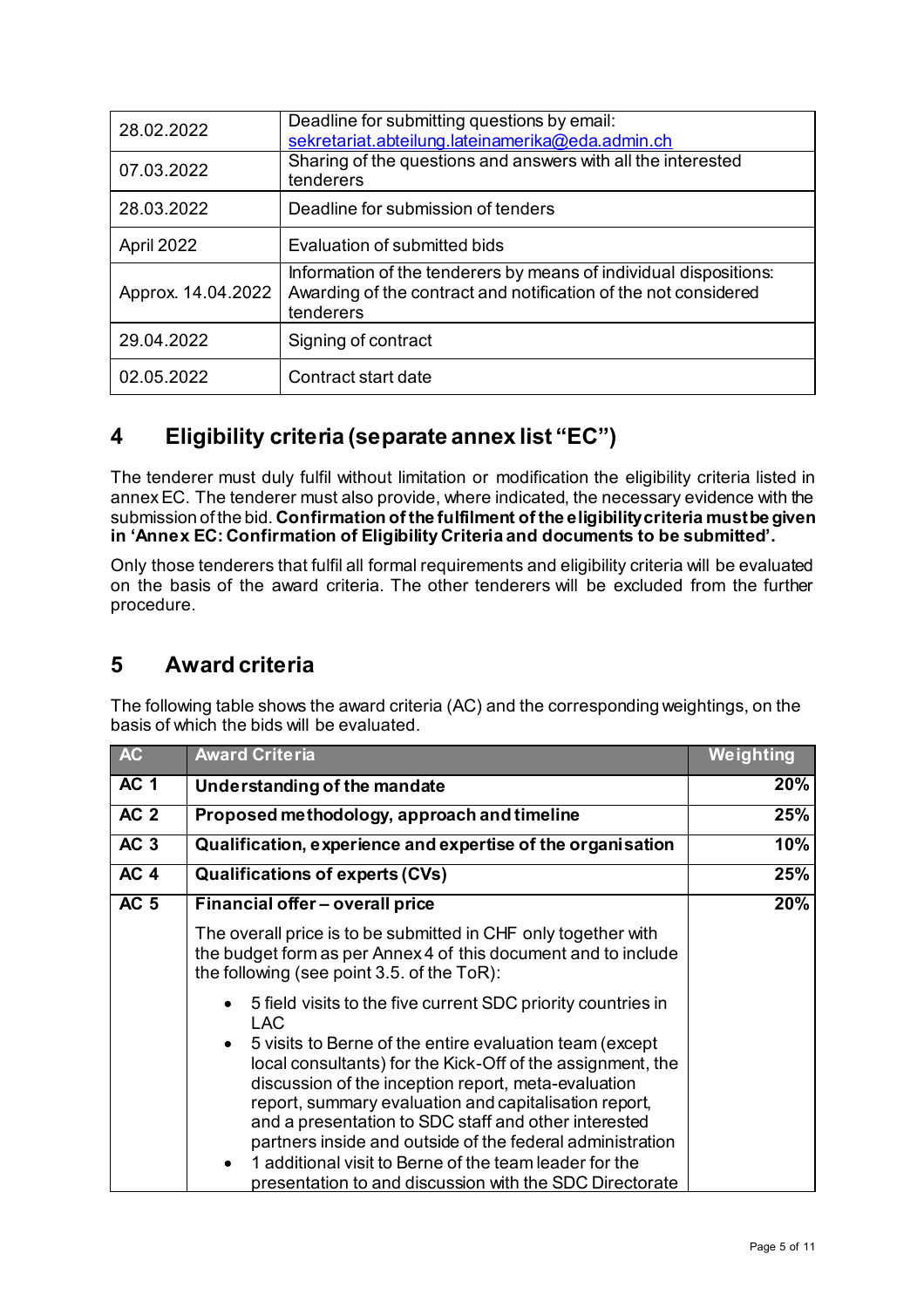|       | hotels, transfers, etc. | • All travel expenses including transportation, per diem,                                           |  |
|-------|-------------------------|-----------------------------------------------------------------------------------------------------|--|
|       |                         | The overall amount (excl. VAT) across the mandate will be<br>estimated using the following formula: |  |
|       |                         | Score= M $x\left(\frac{Pmin}{P}\right)^2$                                                           |  |
| Ρ     |                         | = Price of the bid being assessed                                                                   |  |
| P min |                         | $=$ Price of the cheapest bid                                                                       |  |
| M     |                         | $=$ Max. points (= score 5)                                                                         |  |

Each further award criterion will be evaluated according to the following score table:

| <b>Score</b> | Fulfilment and quality of the criteria |                                                                |  |
|--------------|----------------------------------------|----------------------------------------------------------------|--|
| $\mathbf 0$  | Cannot be established                  | Information has no significance<br>$\bullet$                   |  |
|              | Very poor fulfilment                   | Information is incomplete<br>$\bullet$                         |  |
|              |                                        | Data quality is very poor                                      |  |
|              |                                        | Information relates inadequately to the<br>$\bullet$           |  |
| 2            | Poor fulfilment                        | requirements                                                   |  |
|              |                                        | Data quality is poor                                           |  |
|              |                                        | Information generally relates adequately to the                |  |
| 3            | Average fulfilment                     | requirements                                                   |  |
|              |                                        | Data quality is adequate                                       |  |
| 4            | Good fulfilment                        | Information focuses well on requirements                       |  |
|              |                                        | Data quality is good                                           |  |
|              |                                        | Information clearly relates to the achievement of<br>$\bullet$ |  |
| 5            | Very good fulfilment                   | outputs                                                        |  |
|              |                                        | Data quality is excellent                                      |  |

# <span id="page-5-0"></span>**6 Structure and content of the bid**

The tenderer must adhere to the following structure in the interests of fairness and in order to expedite the evaluation process.

| Nr. | <b>Contents</b>                                                                               | Max. No.<br><b>Pages</b> | EC/AC                       |
|-----|-----------------------------------------------------------------------------------------------|--------------------------|-----------------------------|
| 00  | Cover letter with signature(s) and documents evidencing<br>organisational capability          |                          | EC <sub>1</sub>             |
| 01  | 'Annex EC: Confirmation of Eligibility criteria and all<br>documents to be submitted'         |                          | $EC 1 -$<br>EC <sub>6</sub> |
| 02  | Self-declaration form 'Proof of compliance with the<br>participation conditions'- duly signed |                          | EC <sub>2</sub>             |
| 03  | 'Tenderer Information' form - duly signed                                                     |                          | EC <sub>3</sub>             |
| 04  | Legal documents                                                                               |                          | EC <sub>5</sub>             |
| 05  | Written confirmation of contact partner (SPOC)                                                |                          | EC <sub>6</sub>             |
| 06  | Understanding of the mandate                                                                  | 3                        | AC <sub>1</sub>             |
| 07  | Proposed methodology, approach and timeline                                                   | 5                        | AC <sub>2</sub>             |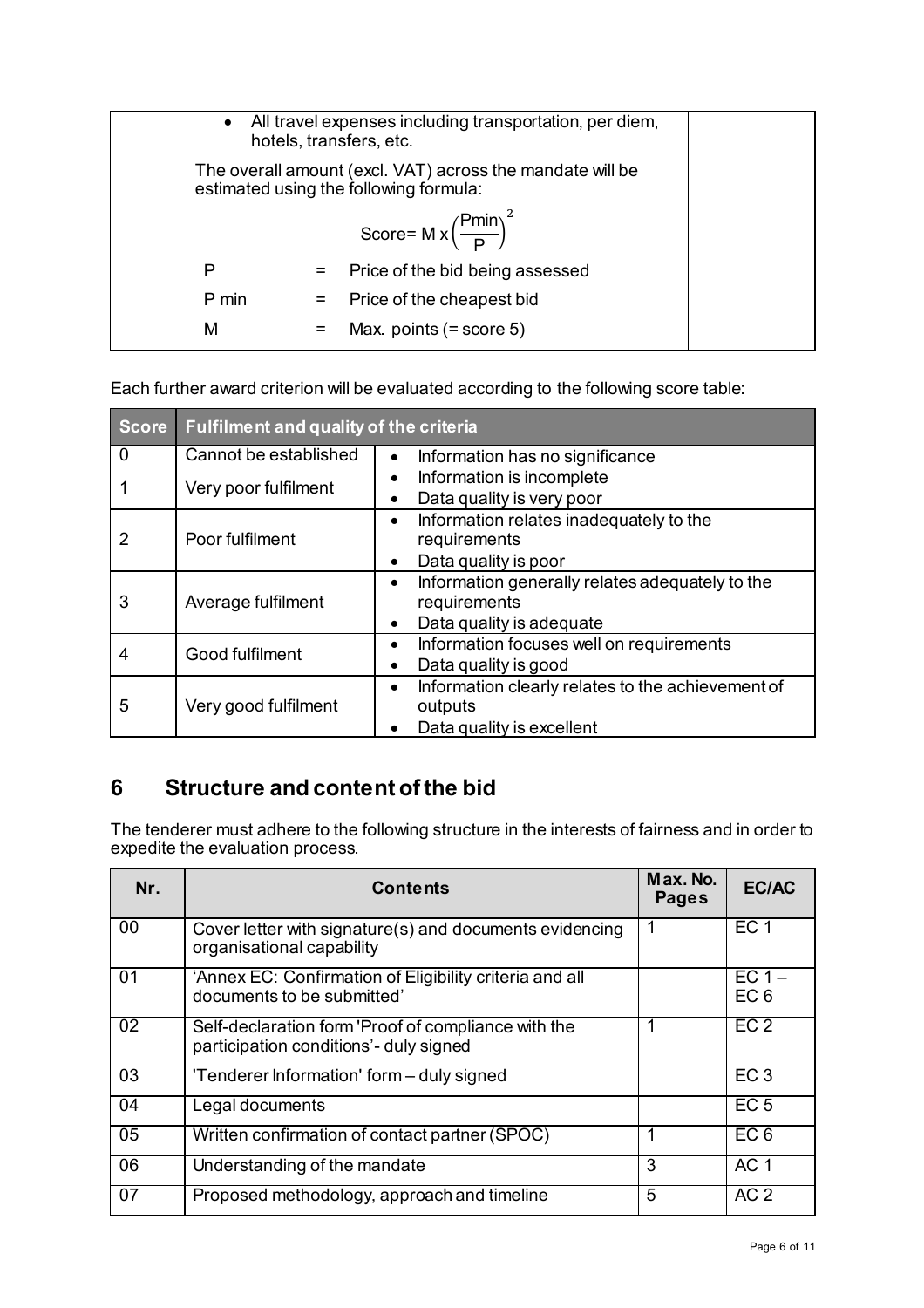| $\overline{08}$ | Qualification, experience and expertise of the<br>organization                | 3                                     | AC <sub>3</sub>          |
|-----------------|-------------------------------------------------------------------------------|---------------------------------------|--------------------------|
| 09              | Qualifications of the personnel to be deployed (CVs)                          |                                       | AC <sub>4</sub>          |
| 10              | Draft evaluation and capitalisation work plan                                 | 3                                     | AC 1,<br>AC <sub>2</sub> |
| 11              | Financial offer according to the budget form in Annex 4 in<br>CHF (excl. VAT) | narrative<br>page +<br>budget<br>form | AC <sub>5</sub>          |

# <span id="page-6-0"></span>**7 Administrative Aspects**

## <span id="page-6-1"></span>**7.1 Official name and address of the contracting authority**

Federal Department of Foreign Affairs FDFA Swiss Agency for Development and Cooperation SDC Division Latin America and Caribbean Freiburgstrasse 130 3003 Berne

The Division Latin America and Caribbean (DLAC) of SDC is in charge of the awarding procedure and also acts as direct contracting authority towards the tenderer.

## <span id="page-6-2"></span>**7.2 Deadline and address for submitting bids**

The bids (format pdf, excel for budget) must be submitted to [sekretariat.abteilung.lateinamerika@eda.admin.ch](mailto:sekretariat.abteilung.lateinamerika@eda.admin.ch) by 28.03.2022, 23:00 (CEST) at the latest. They will be returned to the tenderer.

The email must mention 'Historic Impact Capitalisation' in the reference line. Tenderers must confirm in the email the binding force of the bid. The receipt of the bids submitted via email will be acknowledged via email at the latest until Wednesday 30.03.2022.

In all cases the tenderer must retain proof of the timely submission of the bid.

#### <span id="page-6-3"></span>**7.3 Expression of interest in submitting an offer and receiving documents**

Interested tenderers can express their interest by email until 24.02.2022 and will receive the annexes to these terms of reference.

#### <span id="page-6-4"></span>**7.4 Answering questions**

No individual information is given to the tenderers. Any questions must be submitted by 28.02.2022 t[o sekretariat.abteilung.lateinamerika@eda.admin.ch](mailto:sekretariat.abteilung.lateinamerika@eda.admin.ch). Questions submitted late cannot be answered. The document with all questions received and their answers will be sent to all tenderers by 07.03.2022.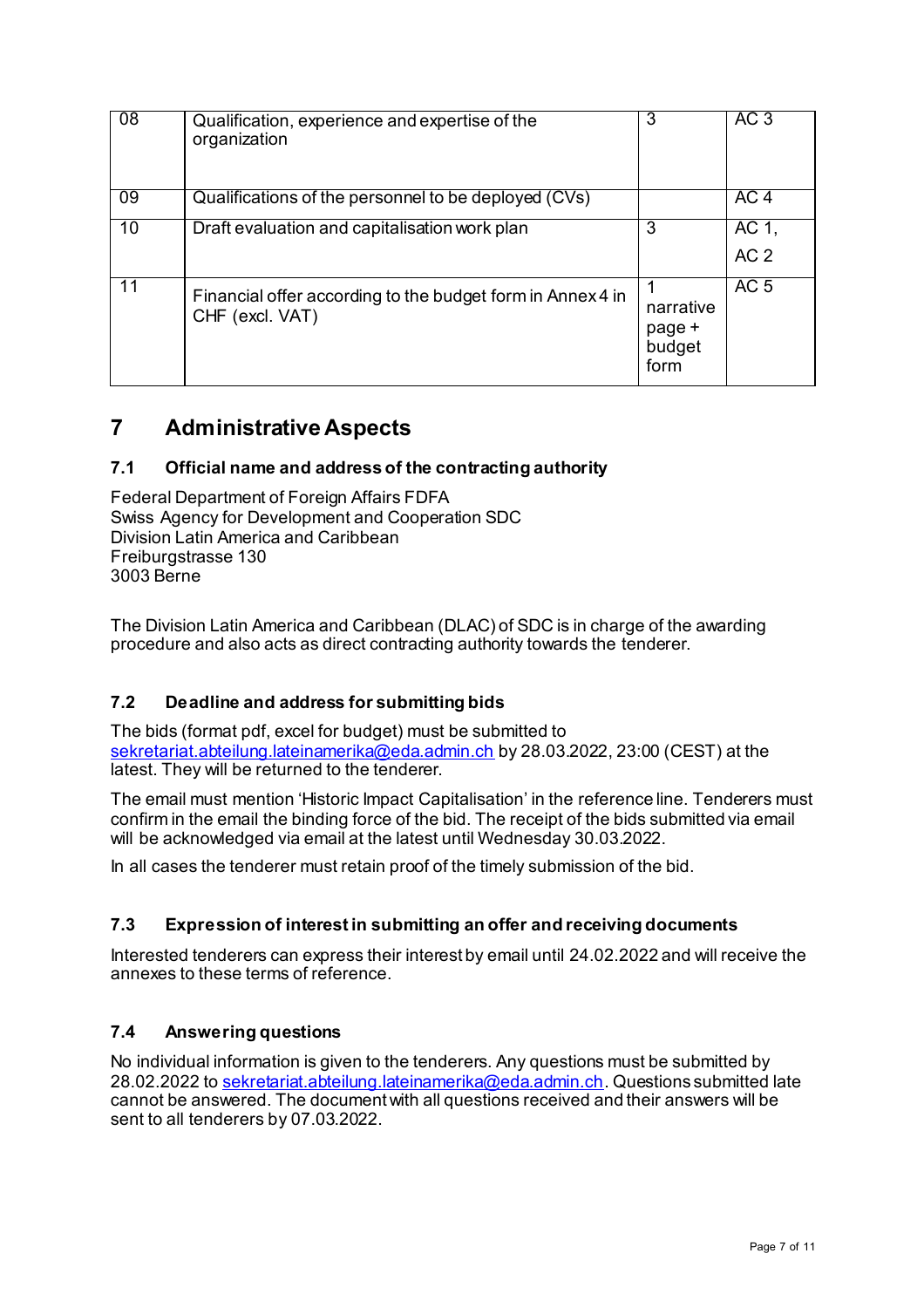# <span id="page-7-0"></span>**7.5 Type of procedure**

Procurement is carried out by invitation o tender in accordance with the Federal Act on Public Procurement of 21 June 2019, PPA, SR 172.056.1.

It is **not** possible to appeal the award.

## <span id="page-7-1"></span>**7.6 In accordance with GATT / WTO agreement or treaty (as applicable)**

This is a public contract under Annex 5 no. 1 let. d PPA. There is no right of appeal.

## <span id="page-7-2"></span>**7.7 Evaluation and adjustment of bids**

Tenders are evaluated in accordance with Art. 38 PPA. Tenders may only be adjusted at the contracting authority's specific request. Adjustments must be undertaken in accordance with Art. 39 PPA and subject to the conditions set out therein.

#### <span id="page-7-3"></span>**7.8 Bidding consortia**

Consortia of tenderers are permitted. If the SDC concludes the contract with several contractors (consortium), all parties must sign, having first designated a person to represent the consortium vis-à-vis the SDC. The representative is expressly authorised to act for and on behalf of the consortium members. The consortium members shall be jointly and severally liable. The tenderer lists all members and their roles.

#### <span id="page-7-4"></span>**7.9 Subcontractors**

Subcontractors are permitted, subject to the prior approval of the awarding entity. If the tenderer engages subcontractors in order to carry out the work, the tenderer will assume overall responsibility. It must list all the subcontractors involved, together with the roles allocated to them.

Any contractual delegation by the contractor of performance of all or part of the present contract to subcontractors shall be subject to the prior written consent of the contracting authority. Subcontractors and their personnel must satisfy all conditions stipulated in the present contract and the appendices thereto. The contracting authority shall be liable solely to the contractor. In the event that the contractor delegates performance of all or part of the contract, the contractor shall bear sole liability for the acts of any subcontractors. As a general rule the tenderer is required to make the characteristic supply.

#### <span id="page-7-5"></span>**7.10 Multiple tenders by single tenderers, consortia and subcontractors**

Consortia members are allowed to participate exclusively in one bid. The tenderer lists all members and their roles.

Single tenderers are allowed to participate exclusively in one bid.

Subcontractors are allowed to participate in different bids.

## <span id="page-7-6"></span>**7.11 Validity of bids**

180 days after the deadline for receipt of bids.

#### <span id="page-7-7"></span>**7.12 Language of invitation document**

The invitation document is available in English language only.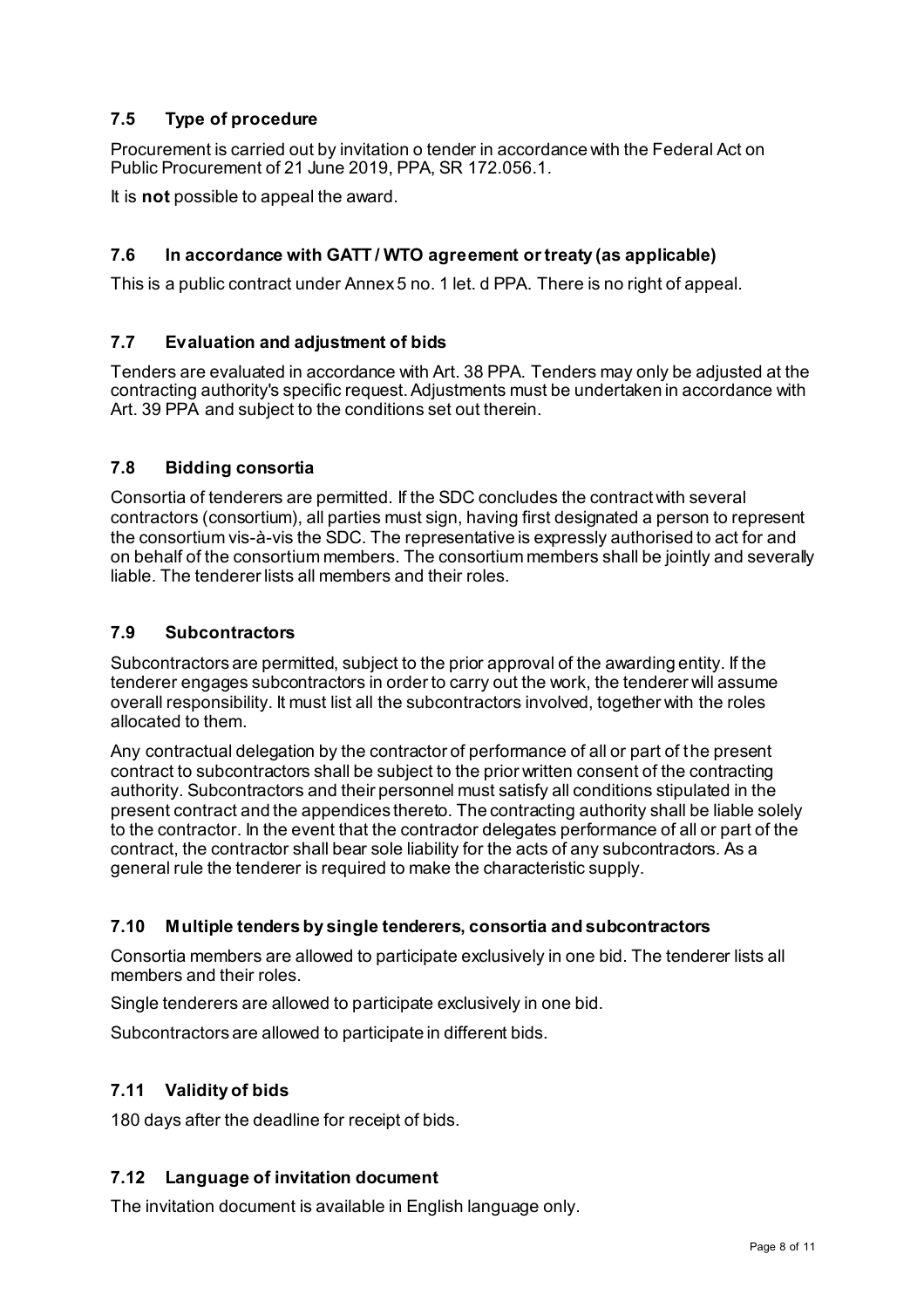## <span id="page-8-0"></span>**7.13 Language of the procedure**

The present procurement procedure is conducted in English. This means that all statements on the part of the awarding authority are made at least in this language.

## <span id="page-8-1"></span>**7.14 General Terms and Conditions of Business (GTC)**

The General Conditions of Business (GTC) of the FDFA for mandates (type A and type B) – version May 2021 shall be deemed to have been accepted by the contractor on submission of the bid.

## <span id="page-8-2"></span>**7.15 Conclusion of contract**

The contract is concluded subject to the prior approval of credits by the FDFA.

# <span id="page-8-3"></span>**8 Further information**

#### <span id="page-8-4"></span>**8.1 Confidentiality**

The parties shall keep confidential any facts and information that are not generally known or in the public domain. In case of doubt, all facts and information shall be treated as strictly confidential. The parties shall take all measures, to the extent that they are commercially reasonable and practicable in technical and organisational terms, to ensure that confidential facts and information are properly protected against access by, or disclosure to, unauthorised third parties.

Any transfer of confidential information by the contracting authority within its own organisation (or within the Federal Administration), or to any third parties appointed, is not deemed to constitute a breach of the obligation of confidentiality. The foregoing also applies to tenderers to the extent that the disclosure of confidential information is required for the performance of the contract, or provisions of the contract are disclosed within the organisation.

The tenderer may not, without the contracting authority's written consent, publicise the fact that a cooperation arrangement with the contracting authority is or was in effect or cite the contracting authority as a reference.

The parties shall ensure that their employees, subcontractors, suppliers and any other third parties appointed comply with the foregoing obligations of confidentiality.

#### <span id="page-8-5"></span>**8.2 Integrity clause**

Tenderers undertake to take all necessary measures to avoid corruption and, in particular, agree not to offer or accept payments or other advantages.

Tenderers who breach this integrity clause are required to pay a contractual penalty to the contracting authority amounting to 10% of the value of the contract or at least CHF 3,000 for each instance of breach.

The tenderer notes that any breach of the integrity clause will generally result in cancellation of the award or early termination of the contract for good cause by the contracting authority.

The parties shall inform each other of any well-founded suspicions of corruption.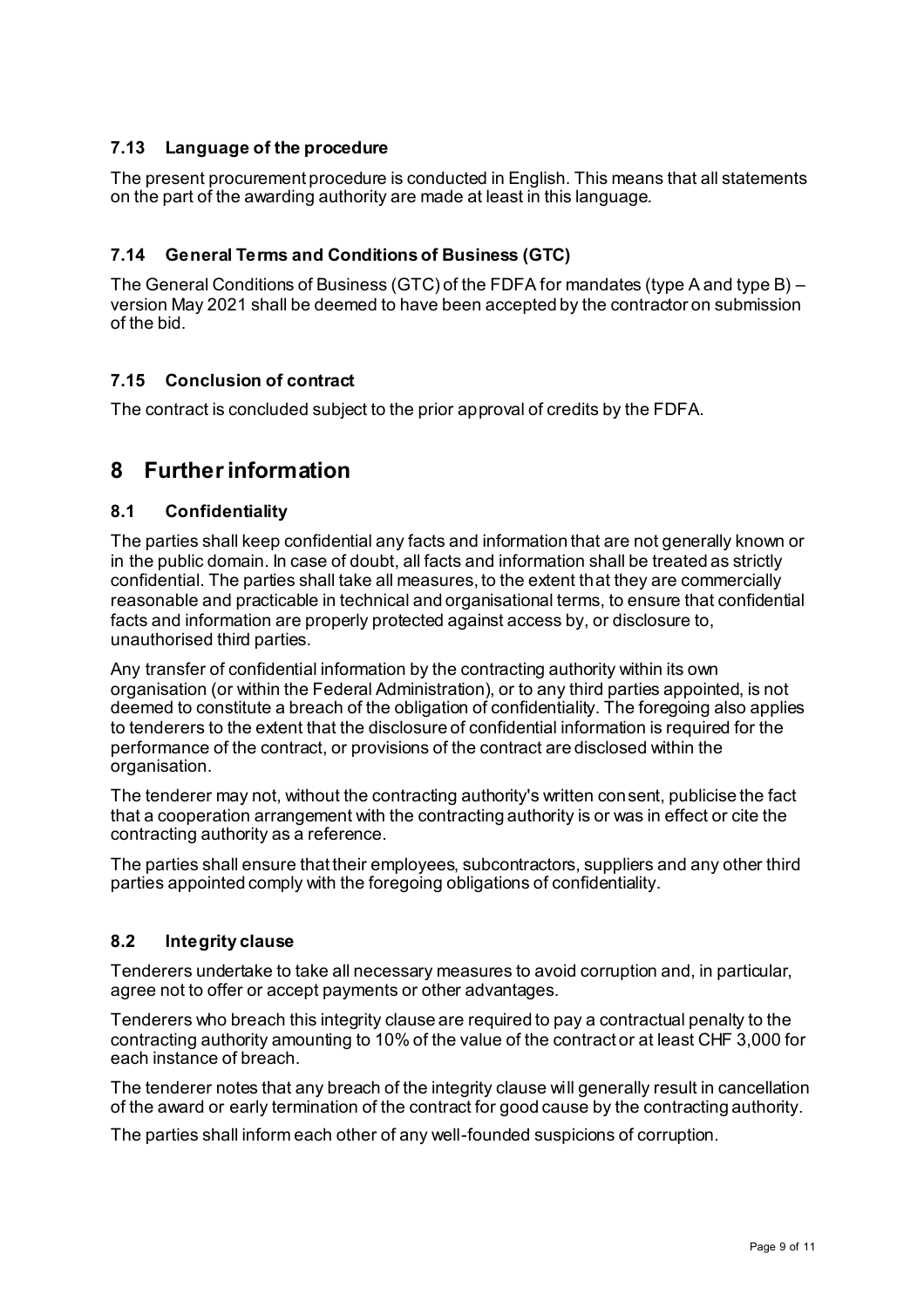# <span id="page-9-0"></span>**8.3 Property rights**

All industrial property rights which arise in the course of the performance of the mandate shall pass to the contracting authority.